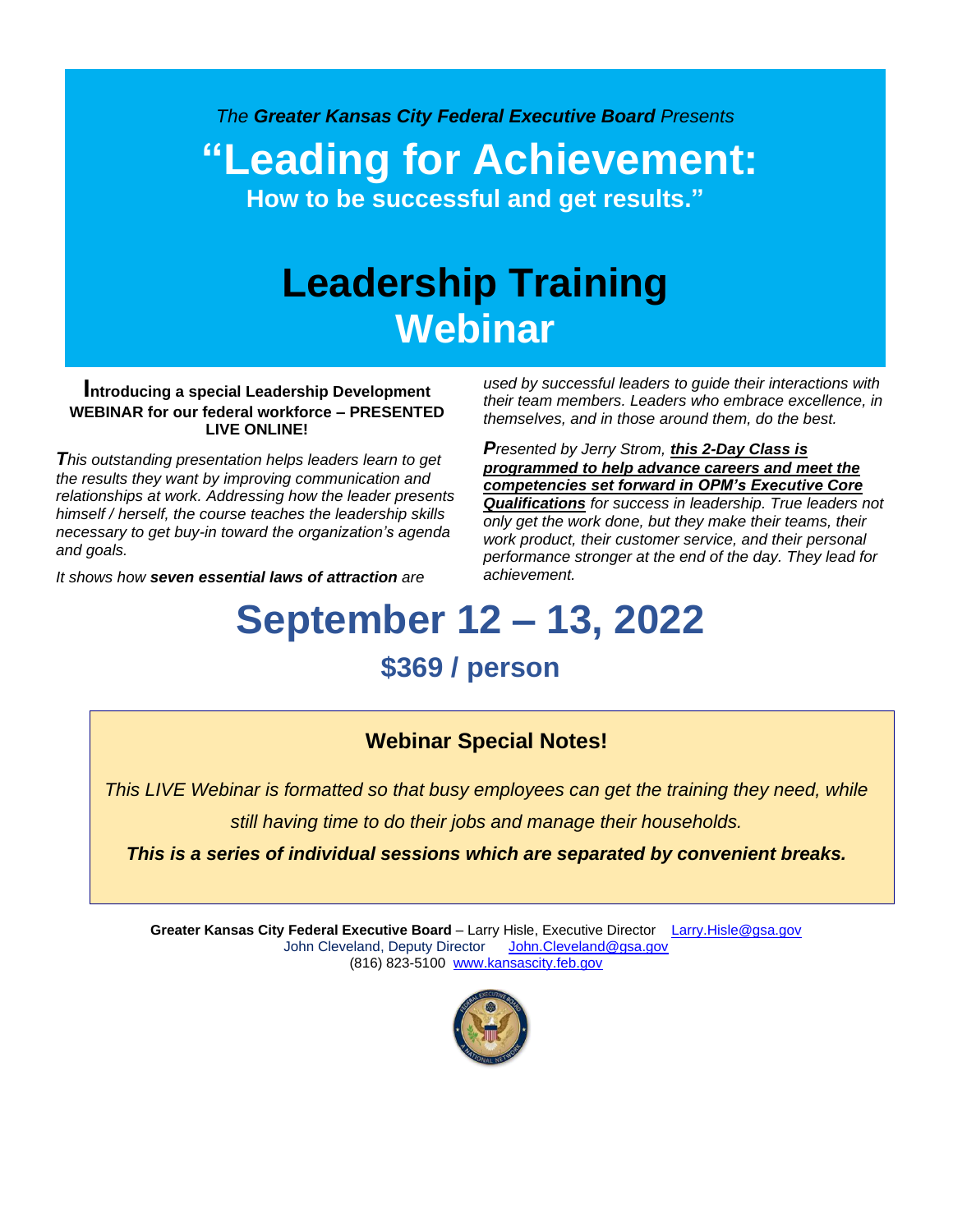# **"Leading for Achievement" Webinar Schedule for Sept. 12 – 13, 2022**

*Central Daylight Times Listed (adjust for your Time Zone)*

#### *MONDAY – September 12*

**Series Overview:** *"Leading for Achievement"* Welcome, Orientation and Overview of the two-day series. *10:00 a.m. to 10:15 a.m. CDT*

#### **Skill Set 1:** *"Building Relationships"*

Leaders who try to go it alone seldom accomplish much. Fostering relationships throughout the organization elevates performance levels, enables collaboration, and energizes commitment. Relational skills allow leaders to be trusted, respected, and followed.

*Part 1 – 10:15 a.m. to 11:00 a.m. CDT Part 2 – 11:15 a.m. to 12:00 p.m. CDT*

#### **Skill Set 2:** *"Establishing Communication"*

Getting people on the same page is a trait of effective leaders. Their communication abilities make them persuasive – providing positive influences that resonate with the workforce. Strong communication helps people believe in the leader, the mission, and one another.

*Part 1 – 1:00 p.m. to 1:45 p.m. CDT Part 2 – 2:00 p.m. to 2:30 p.m. CDT*

#### *TUESDAY – September 13*

**Day-Two Overview:** *"Making the Most of This Time and These Principles."* Thoughts from Day 1, Warm-up and Overview of Day 2. *10:00 a.m. to 10:15 a.m. CDT*



#### **Skill Set 3:** *"Making Work Attractive"*

Advancing employee engagement is greatly enhanced when leaders utilize the Laws of Attraction. These principles make work more interesting, and assure leaders satisfy the needs of their workers in seven essential areas – encouraging wide participation.

*Part 1 – 10:15 a.m. to 11:00 a.m. CDT Part 2 – 11:15 a.m. to 12:00 p.m. CDT*

#### **Skill Set 4:** *"Achievement and Success"*

Leadership that gets superior performance is based on a healthy mindset that strives for growth and regular achievement. Results flow from consistently hitting targets, which is driven through a winning work ethic, discipline in purpose, and helping other people succeed.

*1:00 p.m. to 1:45 p.m. CDT*

#### **Series Wrap-Up:** *"Putting These Ideas to Work."*

Making the most from this developmental experience. Submitting your work and getting your certificate. *1:45 p.m. to 2:00 p.m. CDT*



*Course Curriculum / Descriptions: [http://www.jerrystrom.com/js\\_la.html](http://www.jerrystrom.com/js_la.html)*

**Presented by Jerry Strom & Company, Inc. 2808 San Benito Drive, Walnut Creek, CA 94598 (925) 930-8813 Website: [www.JerryStrom.com](http://www.jerrystrom.com/) Email: [jerry@jerrystrom.com](mailto:jerry@jerrystrom.com)**